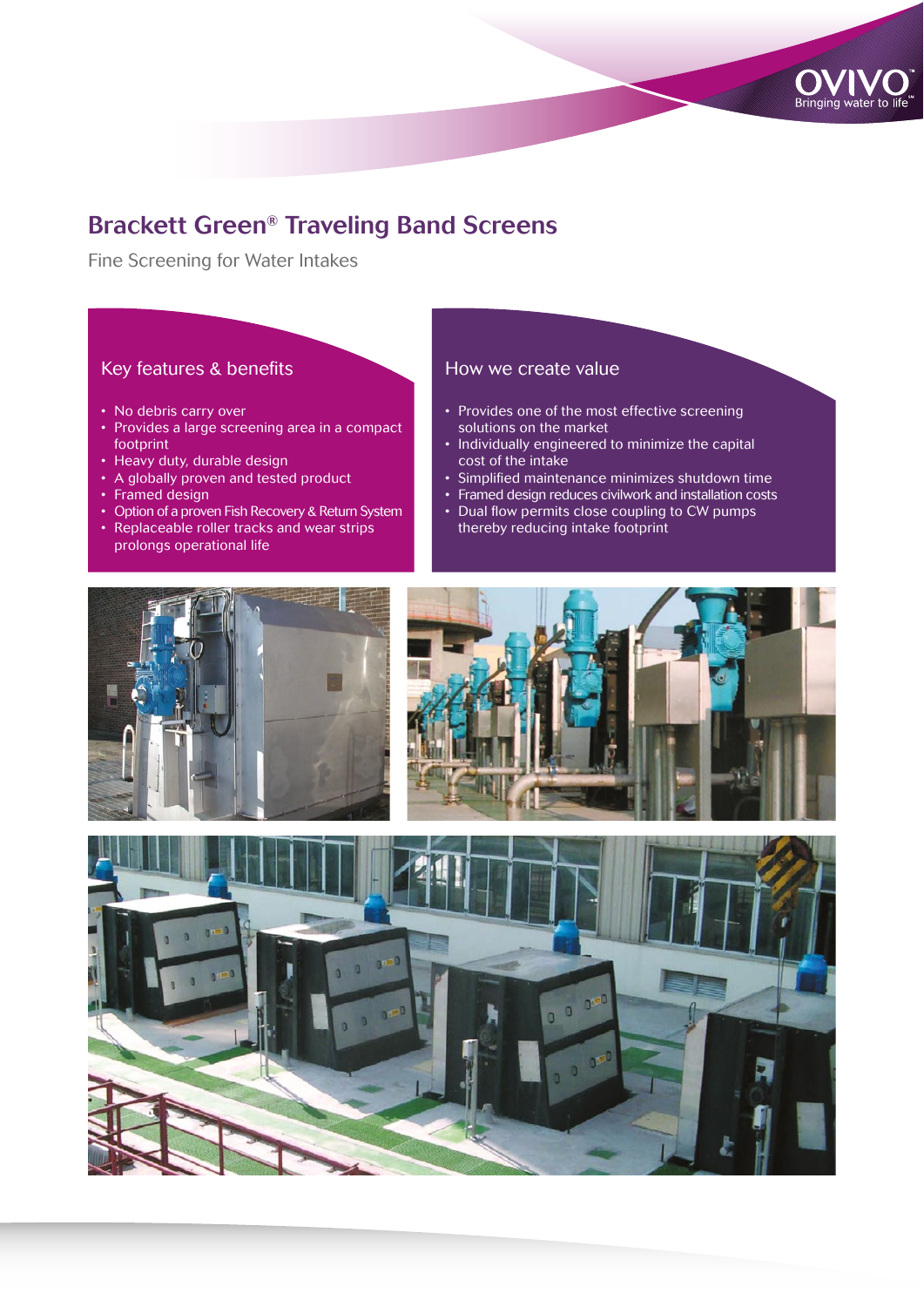# Brackett Green® Traveling Band Screens

## Screen Operation

Brackett Green® traveling band screens are designed for installation on raw water intakes, where continuous and efficient methods of removing floating and suspended solids are required to protect pumps, heat exchangers and other critical equipment. Fitted with mesh aperture sizes from 1.5mm to 10mm (1/16" to 3/8"), these screens can be installed as a single system or as part of a two- or three-stage system.

#### Endless band

Water passes through the traveling band screen's endless band of screening panels. Any debris collected on the mesh panels is raised to deck level and removed by backwashing.

Main chains (supported by two sprockets above the deck) carry the screening band, and the drive is provided by an electric motor through a shaft-mounted reduction gear unit. While underwater the main chains run in guide sections fitted with wearing strips, located in a self-supporting fabricated frame.

#### Custom Engineered

Brackett Green traveling band screens are purpose designed for each application, and can incorporate specific features to suit individual operating and site conditions.

#### Flow Patterns

Dual flow: Ovivo's experience designing band screens for water intakes confirms that the dual flow (DF), or out to in flow pattern, is the most suitable flow pattern for the majority of water intakes. With this pattern the water exits through the back opening after flowing through the mesh panels to the inside of the screen. Debris cannot be carried over to the clean water area and it produces a converging flow which is preferable when the pump is close coupled to the screen.

Central flow: For some applications a central flow (CF) pattern, or in to out flow pattern is sometimes preferred. With this flow pattern the water passes into the center of the screen frame and then out through the mesh panels to the clean side of the screen. This flow pattern also prevents debris carry over and is more commonly supplied as a "frameless" design.

Through flow: The through flow (TF) pattern has the advantage of a simplified civil structure compared with DF and CF Band Screens, but unlike DF and CF, it does not eliminate debris carryover. Ovivo can design and supply screens to this flow pattern. For existing through flow installations Ovivo can also offer a through flow to dual flow conversion allowing the benefits of a DF screen to be realized without modification to the existing civil structure.



Band Screen Flow Patterns

3D Cad model of the Dual flow Band Screen

#### Applications include:

- Screening fresh and sea water
- Intake for nuclear, thermal and CCGT power stations
- Pump protection at water treatment and desalination plants
- Refineries
- Petrochemical plants
- Common cooling
- water intakes
- Aluminum plants
- Steel works
- other industries requiring screened process water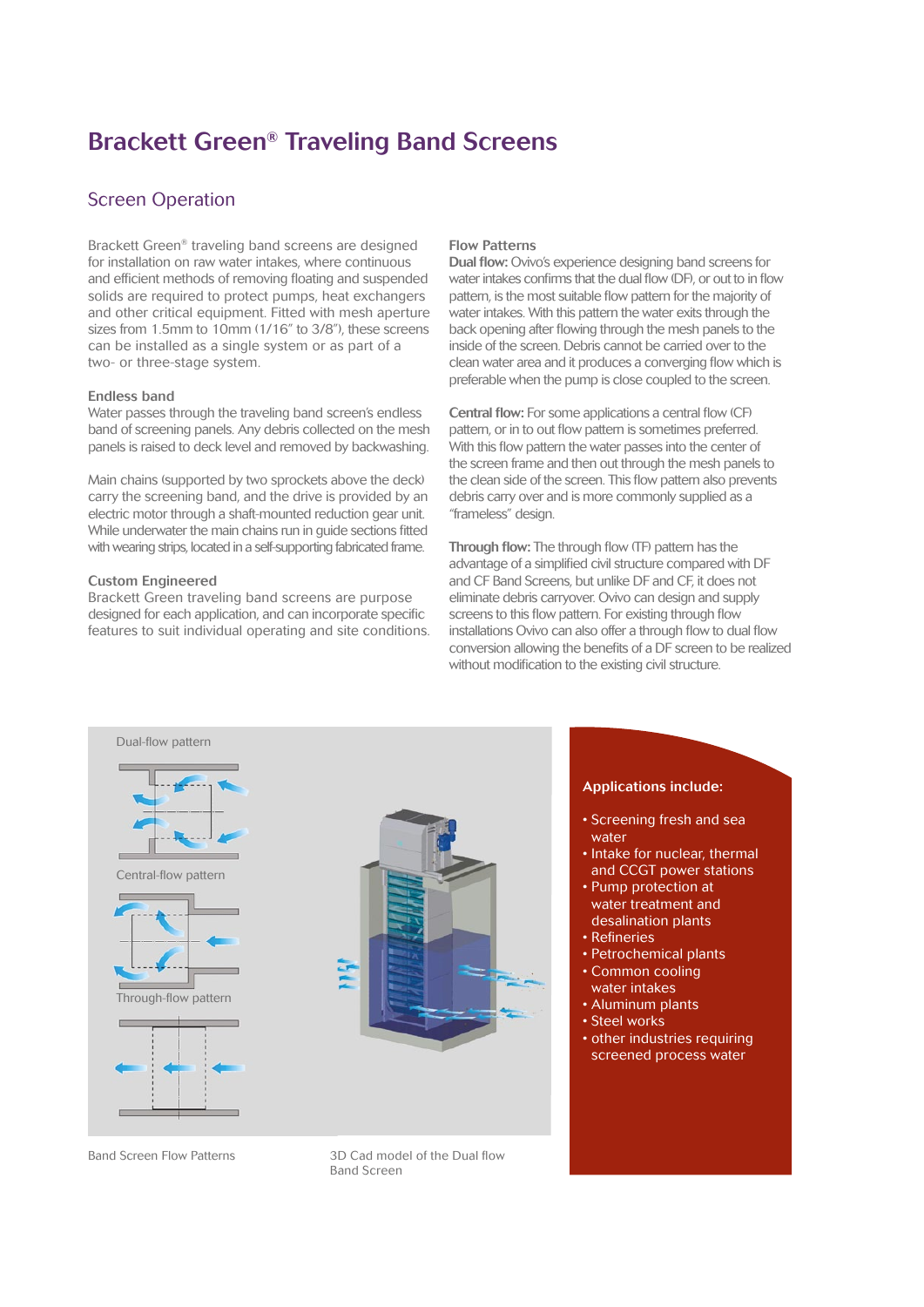#### Frame construction

The main chain guides and head frame assembly (complete with drive gear) are carried in a fabricated steel frame. This is built up in sections and is freestanding in the screen chamber. This design solution reduces civil work and eliminates the need for accurate alignment of chain guides as built-in components.

Additionally, this style of frame construction allows the complete screen to be removed in sections for periodic maintenance, reducing headroom space requirements.

#### Contact Seal

A contact seal can be incorporated when using the fine mesh or where particular types of debris may bypass the screen. This consists of a flexible neoprene seal attached to the main structure and running in contact with the main chain sealing fins.

#### Protection of the Aquatic Life

Ovivo takes it's responsibility for the preservation of the environment very seriously and can supply screening systems that comply with current best practice for large cooling water intakes which recommends a combination of a "behavioral screen" in the form of an Acoustic Fish Deterrent (AFD) followed by a travelling screen with a proven Fish Recovery and Return (FRR) facility.

Ovivo can offer a unique "behavioral screen" based on a combined sound projector and high intensity light array system for the deterrent of sensitive pelagic species and the band screen can incorporate special fish elevators and a two stage washing system that is designed to recover and carefully return the more robust species that do not respond to the stimulus of the behavioral screen. The fish elevator profile was developed using full scale models in test flumes to provide a stable area for the fish to shelter while under the surface and to provide a protective pool of water when lifted out of the flow. The band screen head section is modified to provide two washing stages. The first stage using low pressure wash water to wash the fish into a flooded launder trough from where they return to the sea followed by a second high pressure wash to remove the more persistent debris.

#### Ancillary Equipment

Ovivo can supply all plant required equipment for a complete screening station, including:

- Coarse bar screens
- Automatic raking machines
- Isolating stopgates
- Local or centralized control systems
- Washwater pumps and pipework
- Manual or automatic fine strainers
- Debris disposal systems
- Cathodic protection



The robust design of the Brackett Green® Traveling Band Screen is highlighted by the robust headshaft construction of these screens awaiting dispatch.